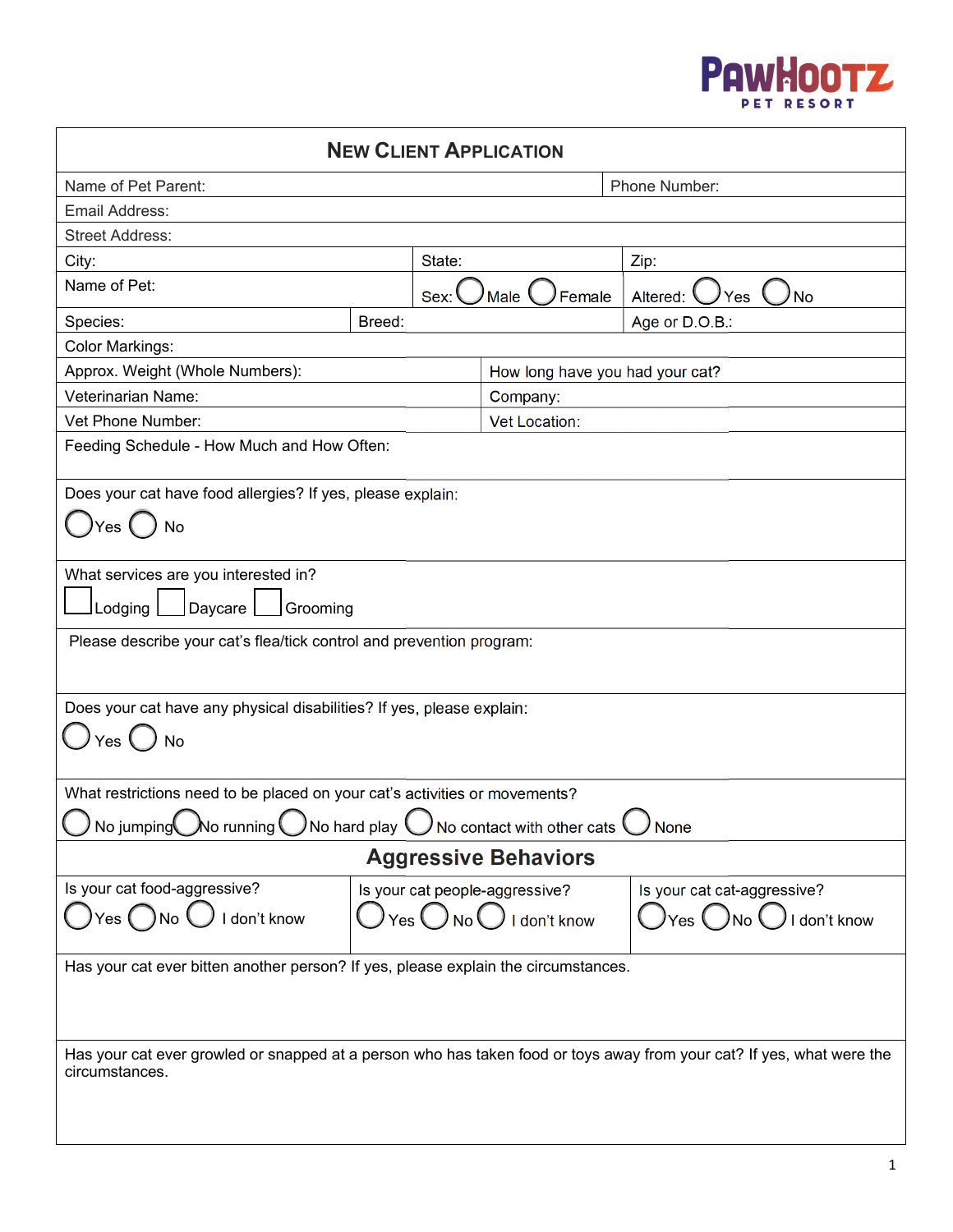

| Has your cat ever bitten another animal? If yes, what were the circumstances?                                                                                      |
|--------------------------------------------------------------------------------------------------------------------------------------------------------------------|
| Have you ever noticed your cat stopping and staring at another animal or trying to get to another animal (ex: a squirrel)?<br>If yes, what were the circumstances? |
| <b>Animal Behaviors</b>                                                                                                                                            |
| Which of the following best describes your cat's level of socialization with other Cats?                                                                           |
| None - No knowledge of other cat interaction $\bigcirc$<br>Minimal                                                                                                 |
| Moderate - Some playtime <b>(</b>                                                                                                                                  |
| $\cal J$ Extensive - Regular visits to Cat social events, visitors, parks, or cat daycare.<br>Has your cat had any previous problems in a social environment?      |
|                                                                                                                                                                    |
| If yes, check all that apply.                                                                                                                                      |
| Altercation or fight in a public cat lodging/park/etc.                                                                                                             |
| Altercation or fight with a neighbor or friend's cat                                                                                                               |
| Fearful reaction in a group of cats                                                                                                                                |
| Dismissed from a prior cat daycare or social playgroup program                                                                                                     |
| My cat has not had any previous problems.                                                                                                                          |
| List any other pets in the household (breed, age, sex, spayed/neutered, how well they get along)                                                                   |
|                                                                                                                                                                    |
| How does your cat react to a stranger passing outside your home or yard?                                                                                           |
|                                                                                                                                                                    |
|                                                                                                                                                                    |
| How does your cat react to visitors and/or their cats in your household?                                                                                           |
|                                                                                                                                                                    |
| Are there any types and/or breeds of cats your cat seems to automatically fear or dislike? If yes, please explain.                                                 |
|                                                                                                                                                                    |
| How does your cat react to other cats approaching him/her outside of the home?                                                                                     |
|                                                                                                                                                                    |
| How does your cat react to puppies, other cats, or any other small animals?                                                                                        |
|                                                                                                                                                                    |
| Please describe size, breed, and temperament of the other cats, which your cat plays with.                                                                         |
|                                                                                                                                                                    |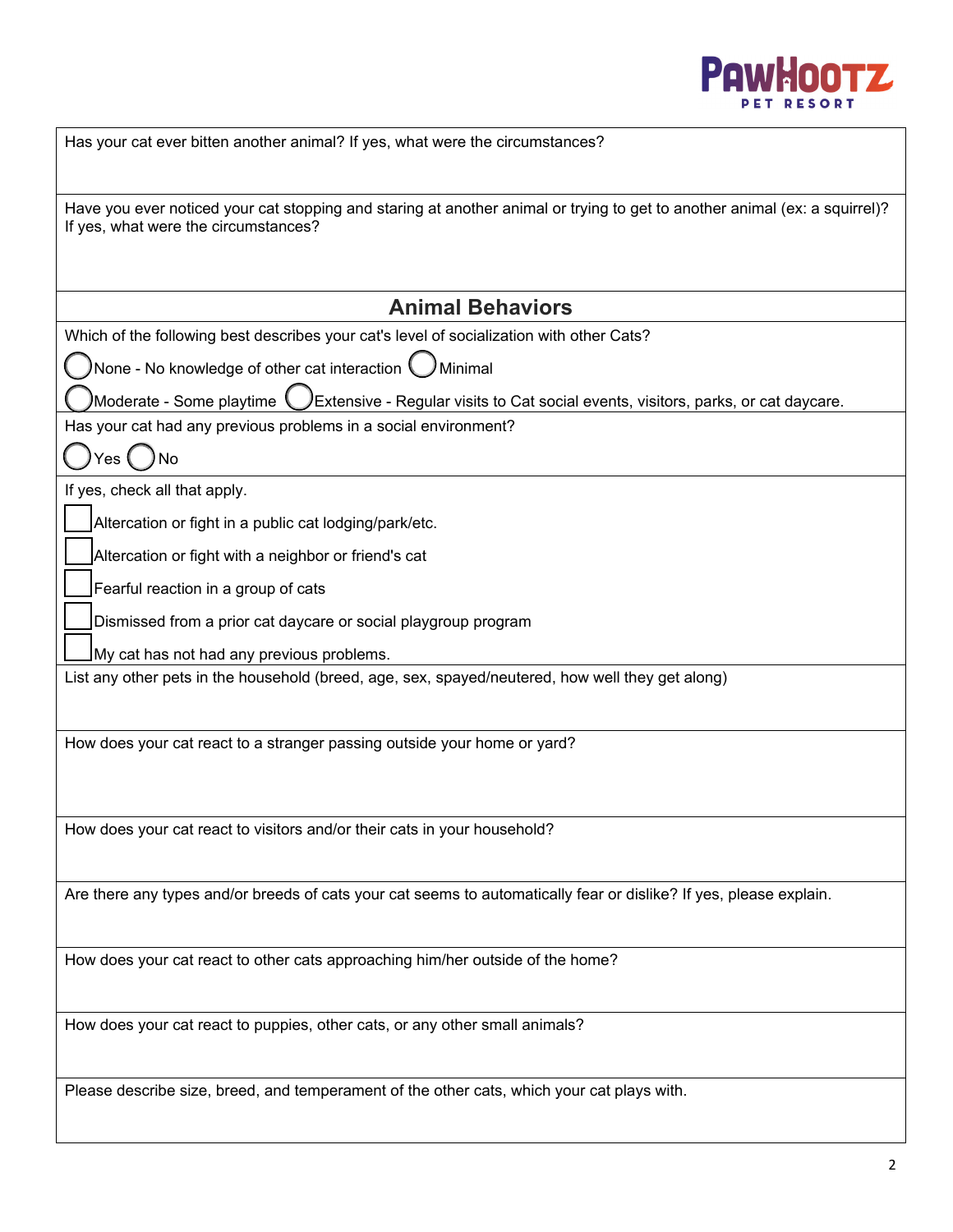

| Does your cat play with toys? If yes, what kind of toys does your cat like?                                                                                                           |                                     |  |  |  |  |
|---------------------------------------------------------------------------------------------------------------------------------------------------------------------------------------|-------------------------------------|--|--|--|--|
|                                                                                                                                                                                       |                                     |  |  |  |  |
| Has your cat ever chased someone (or wanted to) on a skateboard, bicycle, or car? If yes, what were the<br>circumstances?                                                             |                                     |  |  |  |  |
|                                                                                                                                                                                       |                                     |  |  |  |  |
| Is your cat frightened by thunderstorms, fireworks and/or other loud noises? If yes, describe typical behavior and what<br>specifically helps to relax your cat or calm his/her fear. |                                     |  |  |  |  |
| Is your cat frightened or nervous around anything else? If yes, please explain.                                                                                                       |                                     |  |  |  |  |
|                                                                                                                                                                                       |                                     |  |  |  |  |
| <b>Pet History</b>                                                                                                                                                                    |                                     |  |  |  |  |
| How did you get your cat?                                                                                                                                                             |                                     |  |  |  |  |
| Adopted/Purchased as a kitten U Adopted/Purchased with knowledge of history                                                                                                           |                                     |  |  |  |  |
| Adopted/Purchased with no knowledge of history.                                                                                                                                       |                                     |  |  |  |  |
| Please share any information of your pet's history that you may have.                                                                                                                 |                                     |  |  |  |  |
|                                                                                                                                                                                       |                                     |  |  |  |  |
| Is your cat afraid of men or women?                                                                                                                                                   |                                     |  |  |  |  |
| Women <sup>(</sup><br><b>/Neither</b><br>Men <b>\</b><br>Both \                                                                                                                       |                                     |  |  |  |  |
| If yes, why would you like your cat to participate in group play? (Check all that apply):                                                                                             |                                     |  |  |  |  |
| Enjoys play with other cats<br>So they are not at home alone<br>Exhibits symptoms of separation anxiety                                                                               |                                     |  |  |  |  |
| Recommended by another pet professional (trainer, vet, etc.)<br>do not want my cat to participate in group play                                                                       |                                     |  |  |  |  |
| Which best represents your cat's overall level of exercise routine?                                                                                                                   |                                     |  |  |  |  |
| Couch Potato: Lots of sleep, occasional playtime with humans or other cats                                                                                                            |                                     |  |  |  |  |
| Mild Exerciser: Short daily walks or regular playtime with humans or other cats                                                                                                       |                                     |  |  |  |  |
| Moderate Exerciser: Long or multiple walks daily or regular playtime with humans or cats                                                                                              |                                     |  |  |  |  |
| Athlete: Needs a lot of exercise to be happy                                                                                                                                          |                                     |  |  |  |  |
| How would you describe the energy level of your cat?                                                                                                                                  | Is your cat food motivated?         |  |  |  |  |
| )Medium <b>(</b><br>High<br>Low                                                                                                                                                       | <b>JNo</b><br>Yes                   |  |  |  |  |
| Where does your cat prefer to lounge?                                                                                                                                                 | Was your cat declawed? If so, when? |  |  |  |  |
| High places <b>(</b><br>Low places                                                                                                                                                    | No<br>Yes                           |  |  |  |  |